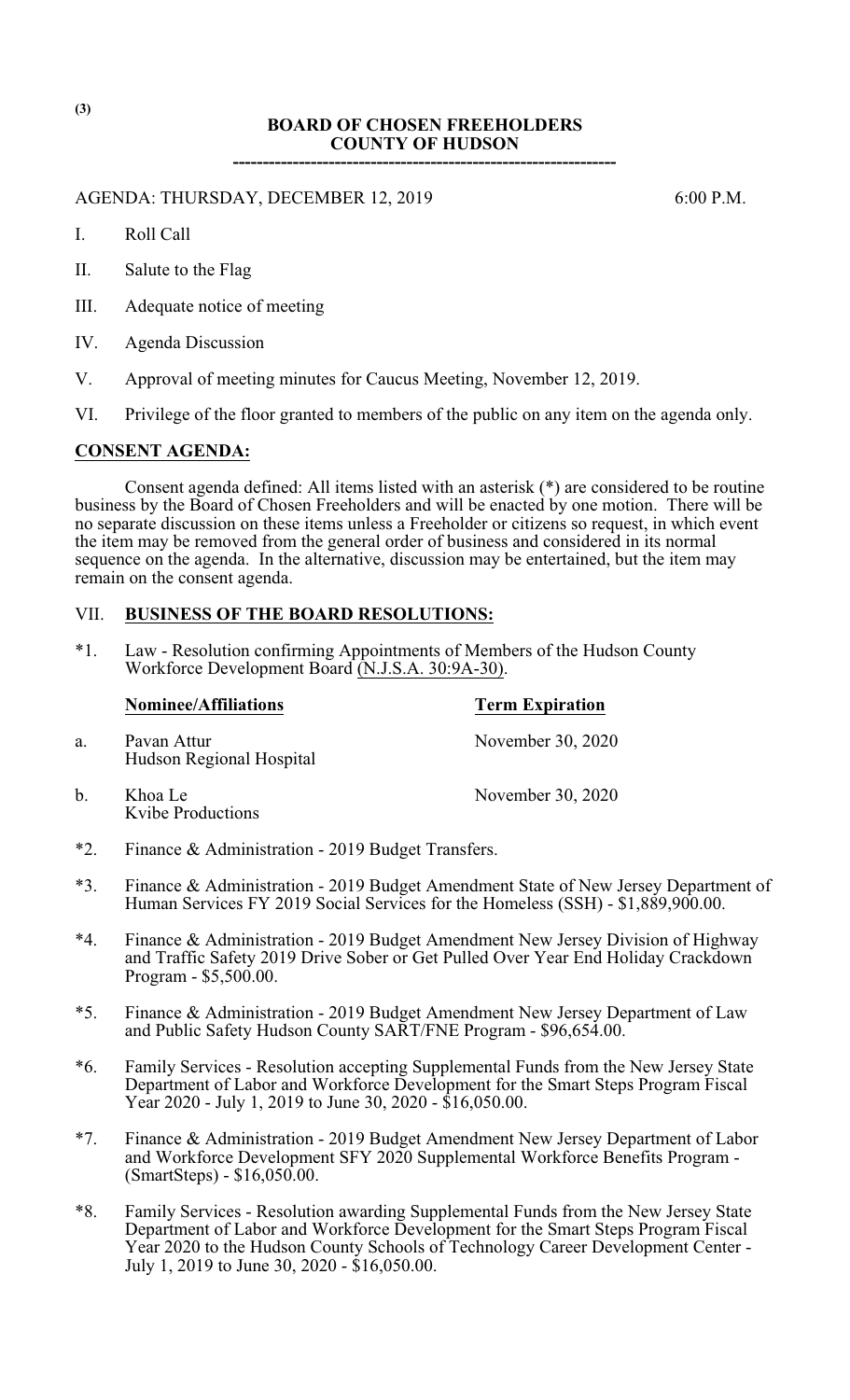- \*9. Parks & Community Services Resolution amending Resolution No. 630-10-2019 and accepting additional funds from the New Jersey Department of State's 2020 Complete Count Commission County Grant Program and adjusting the program start date - November 1, 2019 to June 30, 2020 - \$465,107.00.
- \*10. Finance & Administration 2019 Budget Amendment State of New Jersey Department of State 2020 Complete Count Commission County Grant Program - \$465,107.00.
- \*11. Health & Human Services Resolution authorizing Calendar Year 2020 Peer Grouping Allocations to Governmental Agencies - January 1, 2020 through December 31, 2020 - \$95,000.00.
- \*12. Health & Human Services Resolution authorizing Calendar Year 2020 Allocations to various Peer Grouping Service providers for the Final Year of a Competitive Contracting Process - January 1, 2020 through December 31, 2020 - \$587,460.00.
- \*13. Health & Human Services Resolution allocating CY'2020 Alcoholism and Drug Abuse Services Grant Funds to various providers for Year Two of a Competitive Contracting Process - January 1, 2020 through December 31, 2020 - \$1,208,582.00.
- \*14. Health & Human Services Resolution authorizing an Annual Public Donor Agreement with the Jersey City Medical Center/RWJ Barnabas Health Special Child Health Services Case Management Unit - January 1, 2020 through December 31, 2020 - \$75,000.00.
- \*15. Health & Human Services Resolution authorizing an Annual Public Donor Agreement with Hudson Milestones, Inc. Early Intervention Services - January 1, 2020 through December 31, 2020 - \$17,000.00.
- \*16. Health & Human Services Resolution authorizing an Annual Public Donor Agreement with Hudson Milestones, Inc. Early Intervention Services - January 1, 2020 through December 31, 2020 - \$30,000.00.
- \*17. Health & Human Services Resolution authorizing an Annual Public Donor Agreement with Visiting Homemaker Service of Hudson County, Inc. Emergency Child Abuse Services Program - January 1, 2020 through December 31, 2020 - \$5,700.00.
- \*18. Health & Human Services Resolution approving an Annual Public Donor Agreement with Hudson Community Enterprises for the Extended Employment Program - January 1, 2020 through December 31, 2020 - \$15,000.00.
- \*19. Health & Human Services Resolution amending Resolution 677-11-2019 to award additional funds and extend CY'2019 Social Services for the Homeless (SSH) Contracts with various providers - January 1, 2019 through December 31, 2020 - \$1,649,030.00.
- \*20. Health & Human Services Resolution amending Resolution Nos. 685-12-2018 and 697- 12-2018 to Reallocate Funds from a Non-Fair and Open Professional Services Contract with Hudson Milestones, Inc. and CY'2019 Peer Grouping Funding - January 1, 2019 through December 31, 2019 - \$4,085.00.
- \*21. Health & Human Services Resolution amending Resolution No. 418-7-2019 authorizing an application for and acceptance of funds, if awarded, from the New Jersey Department of Law and Public Safety Juvenile Justice Commission under the Juvenile Detention Alternatives Initiative (JDAI) Program - January 1, 2020 through December 31, 2020 - \$120,000.00.
- \*22. Health & Human Services Resolution authorizing a Non-Fair and Open Contract with Kennedy Dancers, Inc. to provide social and educational support through dance and fitness instruction under the Peer Grouping Program - January 1, 2020 through December 31, 2020 - \$10,000.00.
- \*23. Health & Human Services Resolution authorizing the renewal of a Competitive Contract with Visiting Homemaker Service of Hudson County for Peer Grouping Home Health Care Services - January 1, 2020 through December 31, 2020 - \$325,000.00.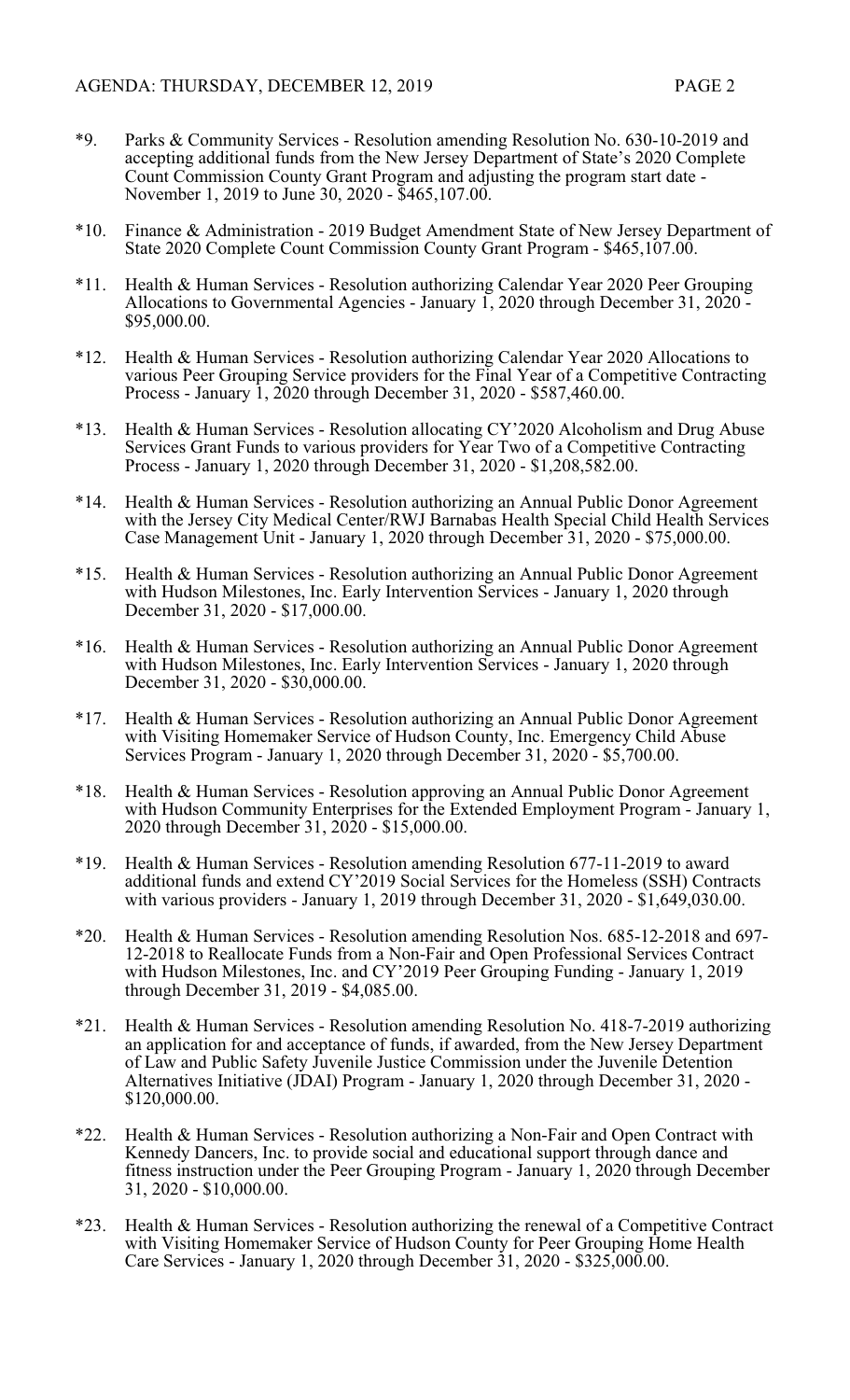- \*24. Health & Human Services Resolution authorizing acceptance and renewal of a contract with the New Jersey Department of Children and Families for the Human Services Advisory Council, Missing Children's Funds Allocation and Adolescent Pregnancy Prevention Program - January 1, 2020 through December 31, 2020 - \$69,950.00.
- \*25. Roads & Public Property Resolution authorizing application for and acceptance of grant funds, if awarded from the New Jersey Department of Transportation (NJDOT) for the FY 2020 State Aid Annual Transportation Program - \$6,470,470.00.
- \*26. Roads & Public Property Resolution awarding Professional Services Contract Non-Fair and Open to USA Architects for the design and construction administration of the "Restoration of the Pavonia Avenue Entrance at the Justice William Brennan Courthouse" - \$12,000.00.
- \*27. Corrections Resolution awarding Educational Services Contract Non Fair and Open to Thurman Muhammad Hudson County Correctional Center and the Hudson County Meadowview Psychiatric Hospital - \$29,060.00.

28.

- \*29. Superintendent of Elections Resolution approving a Non-Fair and Open Contract with Dominion Voting Systems, Inc. for Certification and Programming of AVC Advantage Voting Machines for the 2020 School Board, Primary and General Elections on behalf of the Superintendent of Elections - January 1, 2020 to December 31, 2020 - \$100,000.00.
- \*30. County Clerk Resolution approving a Yearly Licensing Fee Non-Fair and Open with Dominion Voting Systems, Inc. for the Win Eds Software System - January 1, 2020 to December 31, 2020 - \$48,866.84.
- \*31. Sheriff's Office Resolution authorizing payment to Cody Computer Services, Inc. for the purchase of fifty (50) Cody Records Anywhere (CRA) User Licenses and two (2) Cody Dispatch Licenses on behalf of the Sheriff's Office - \$61,200.00.
- \*32. Purchasing Approve Purchasing Agent's award, purchases made under State Contracts:

|                | <b>VENDOR</b>                                                                 | <b>COMMODITY</b>                                    | <b>AMOUNT</b> | DEPT.                                       |
|----------------|-------------------------------------------------------------------------------|-----------------------------------------------------|---------------|---------------------------------------------|
| a.             | **Custom Bandag<br>Harrison, NJ                                               | <b>Automobile Tires</b><br>(Motor Pool \$15,000)    | \$21,000.00   | Roads &<br><b>Public</b><br><b>Property</b> |
|                |                                                                               | <b>Automobile Tires</b><br>$($ \$6,000.00)          |               | Roads &<br><b>Public</b><br><b>Property</b> |
| $\mathbf b$ .  | <b>**M&amp;G Auto Parts, Inc. Automobile Parts</b><br><b>North Bergen, NJ</b> | (Motor Pool \$40,000.00)                            | \$55,000.00   | Roads &<br><b>Public</b><br><b>Property</b> |
|                |                                                                               | <b>Automobile Parts</b><br>(\$15,000.00)            |               | Roads &<br><b>Public</b><br><b>Property</b> |
| $\mathbf{c}$ . | National Fuel Oil, Inc.<br>Newark, NJ                                         | Fuel Oil #2 (Heating)                               | \$25,000.00   | Various                                     |
| d.             | Rachles/Micheles Oil Co.<br>Clifton, NJ                                       | Gasoline<br>(87 Octane - Motor Pool<br>\$30,000.00) | \$65,000.00   | Roads &<br>Public<br>Property               |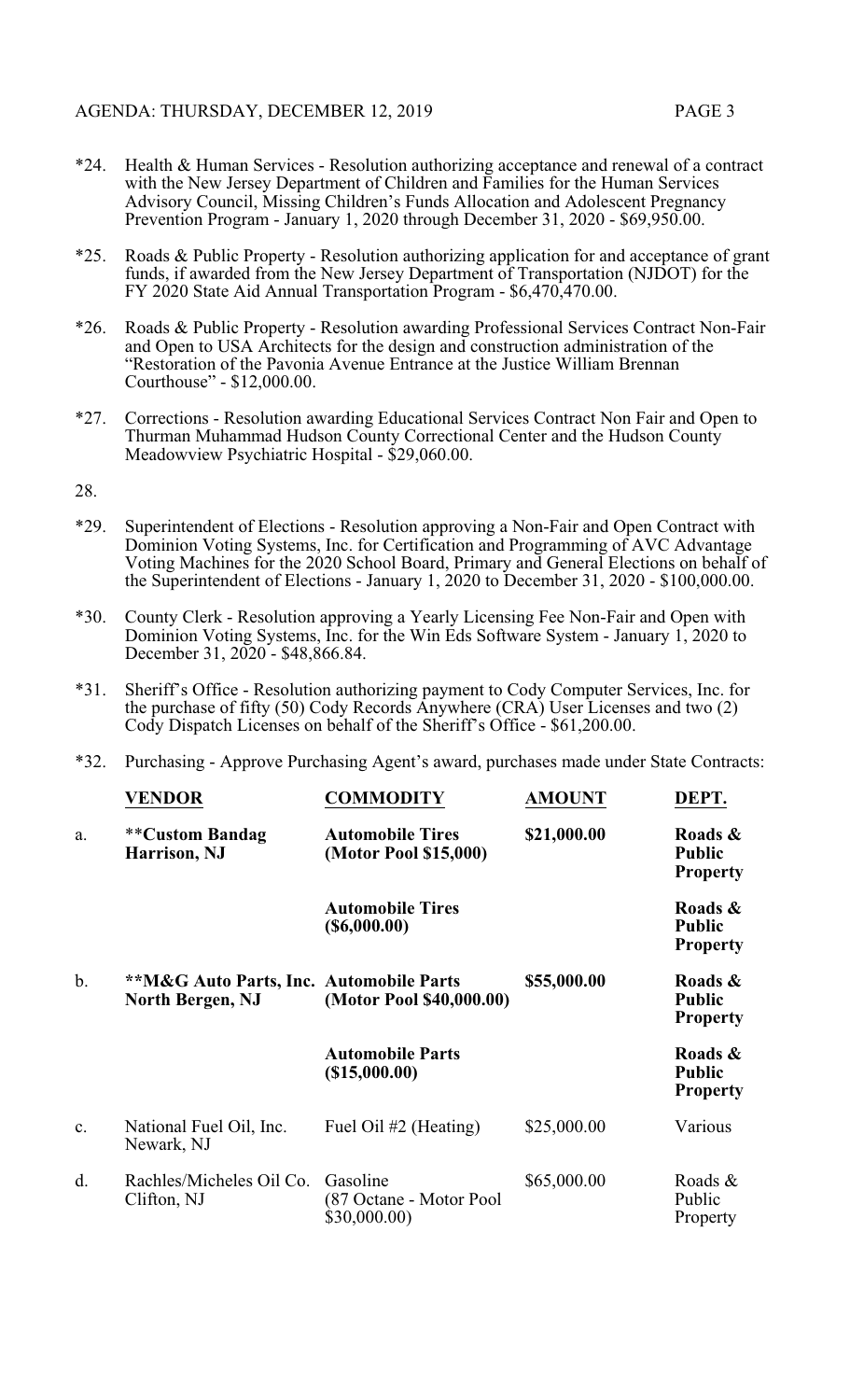|    |                                            | Gasoline (87 Octane)<br>\$20,000.00                                                                                 |              | Roads $\&$<br>Public<br>Property |
|----|--------------------------------------------|---------------------------------------------------------------------------------------------------------------------|--------------|----------------------------------|
|    |                                            | Gasoline (87 Octane)<br>Meadowview \$15,000.00                                                                      |              | Roads &<br>Public<br>Property    |
| e. | *SHI International<br>Piscataway, NJ       | <b>Purchase 661 Licenses</b><br>for Anti-Virus<br><b>Computer Software</b>                                          | \$16,339.92  | Family<br><b>Services</b>        |
| f. | Tele-Measurements, Inc.<br>Clifton, NJ     | <b>Technical Service and</b><br>Field Support for<br>Teleconferencing System<br>(Office of Emergency<br>Management) | \$9,375.00   | Roads &<br>Public<br>Property    |
| g. | <b>Verizon Wireless</b><br>Wallingford, CT | Cellular Telephone<br>Service and Equipment                                                                         | \$30,000.00  | Various                          |
|    |                                            | TOTAL                                                                                                               | \$221,714.92 |                                  |

## **\*Denotes: WBE \*\*Denotes: Hudson County Vendor**

- \*33. Purchasing Approve Purchasing Agent's Awards:
	- a. To purchase one (1) FARO 3D Forensic Laser Scanner (or equivalent) Prosecutor's Office - two (2) replies - FARO Technologies, Inc. - contract shall not exceed \$82,820.00.
	- b. Rubbish Removal for Various Hudson County Departments one (1) reply One (1) year period with the option to renew in the Second Year - Direct Waste Services - contract shall not exceed \$600,210.00.
	- c. REQUEST FOR FUNDS Rubbish Removal for Various Hudson County Departments - Joseph Smenthkowski, Inc. - original contract amount \$1,847,235.00 - contract fund addition \$154,000.00 - new contract amount \$2,001,235.00.
	- d. BID REJECTION Alterations to Buildings,  $1,2,3 \& 9$  Meadowview Campus Phase 3,4 Hudson County Prosecutor's Office Phase 3 & 4, 595 County Avenue, Secaucus, New Jersey - Project #3112RG.
- \*34. Purchasing Purchases made under the Sourcewell National Cooperative Purchasing (formerly the National Joint Powers Alliance (NJPA) Cooperative Purchasing).

|    | <b>VENDOR</b>               | <b>COMMODITY</b>                                                                      | <b>AMOUNT</b> | <b>DEPT</b>                      |
|----|-----------------------------|---------------------------------------------------------------------------------------|---------------|----------------------------------|
| a. | Wastequip, LLC<br>Erial, NJ | Purchase of $(5)$<br>self-contained trash<br>compactors for the<br>Jail and for Parks | \$150,267.00  | Roads $\&$<br>Public<br>Property |
|    |                             |                                                                                       |               |                                  |

#### TOTAL \$150,267.00

\*35. Purchasing - Purchases made under Bergen County Cooperative Pricing System:

|    | <b>VENDOR</b>                        | <b>COMMODITY</b>                                  | <b>AMOUNT</b> | <b>DEPT</b>    |
|----|--------------------------------------|---------------------------------------------------|---------------|----------------|
| a. | *SHI International<br>Piscataway, NJ | <b>Computer and</b><br><b>Associated Products</b> | \$20,000.00   | <b>Various</b> |
|    |                                      | <b>TOTAL</b>                                      | \$20,000.00   |                |

**\*Denotes: WBE**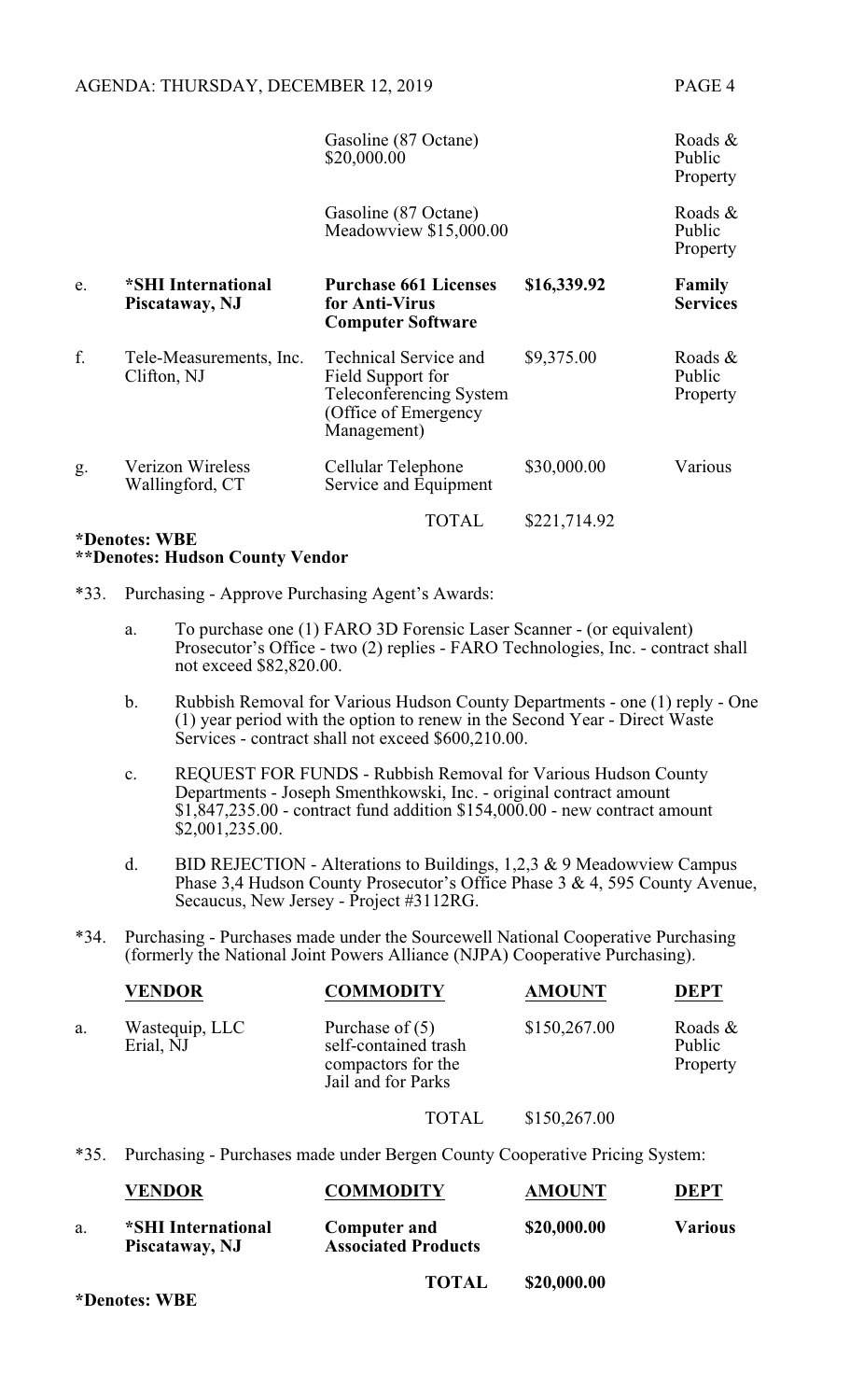\*36. Purchasing - Purchases made under the Educational Services Commission of New Jersey Pricing System, formally known as "The Middlesex Regional Educational Services Commission":

|                | <b>VENDOR</b>                                  | <b>COMMODITY</b>                                                                                        | <b>AMOUNT</b> | <b>DEPT</b>                   |
|----------------|------------------------------------------------|---------------------------------------------------------------------------------------------------------|---------------|-------------------------------|
| a.             | <b>CDW</b> Government<br>Vernon Hill, IL       | Computer Supplies and<br>Services                                                                       | \$25,000.00   | Various                       |
| $\mathbf b$ .  | <i><b>*Murray Paving</b></i><br>Hackensack, NJ | <b>Resurface Lower</b><br><b>Parking Lot Laurel Hill</b><br>Park (\$149,933.04)                         | \$443,599.85  | <b>Parks</b>                  |
|                |                                                | <b>Resurface Baseball Field</b><br><b>Paths Laurel Hill Park</b><br>(\$108,862.79)                      |               | <b>Parks</b>                  |
|                |                                                | <b>Renovate Center Park Office</b><br><b>Roof and Breezeway Stephen</b><br>R. Gregg Park (\$111,214.29) |               | <b>Parks</b>                  |
|                |                                                | <b>Adding (4) Video Conferencing</b><br><b>Booths at Corrections</b><br>$(\$73,589.73)$                 |               | Correctional<br><b>Center</b> |
| $\mathbf{c}$ . | <b>Shaw Contract Flooring</b><br>Calhoun, GA   | Synthetic Turf<br>Maintenance in County Parks                                                           | \$21,686.00   | Parks                         |
|                |                                                | <b>TOTAL</b>                                                                                            | \$490,285.85  |                               |

## **Denotes: SBE**

\*37. Purchasing - Purchases made under Union County Cooperative Pricing System:

|    | <b>VENDOR</b>                                           | <b>COMMODITY</b>                                                                                            | <b>AMOUNT</b> | <b>DEPT</b>                   |
|----|---------------------------------------------------------|-------------------------------------------------------------------------------------------------------------|---------------|-------------------------------|
| a. | <i>*Johnston</i><br>Communication<br><b>Kearny</b> , NJ | <b>Back Up Battery &amp;</b><br><b>Power Distribution Unit</b><br>for Jail Management System<br>(S7,656.54) | \$32,656.54   | Correctional<br><b>Center</b> |
|    |                                                         | <b>Tele-Communications</b><br><b>Equipment and Services</b><br>(Various \$25,000.00)                        |               | <b>Various</b>                |

**TOTAL \$32,656.54**

#### **\*Denotes: Hudson County Vendor**

- \*38. Roads & Public Property Resolution authorizing Honeywell in its capacity as the County's Energy Savings Contractor (ESCO) to enter into a contract with Murray Paving through the Middlesex Regional Education Services Commission Cooperative Pricing System - \$1,257,468.17.
- \*39. Parks & Community Services Resolution authorizing a Grant Extension Request for one (1) Open Space Trust Grantee Restoration and Renewal-Loew's Jersey Theater - December 10, 2019 to December 9, 2020 - \$419,566.38.
- \*40. Parks & Community Services Resolution authorizing Grant Re-Programming Request for one (1) Open Space Trust Fund Grantee Weehawken Pier B Enhancement and Pedestrian Bridge - December 10, 2019 to September 13, 2021 - \$250,000.00.
- \*41. Corrections Resolution awarding Educational Services Contract Non-Fair and Open Hudson County Schools of Technology on behalf of the Department of Corrections and Rehabilitation - January 1, 2020 to December 31, 2020 - \$30,000.00.